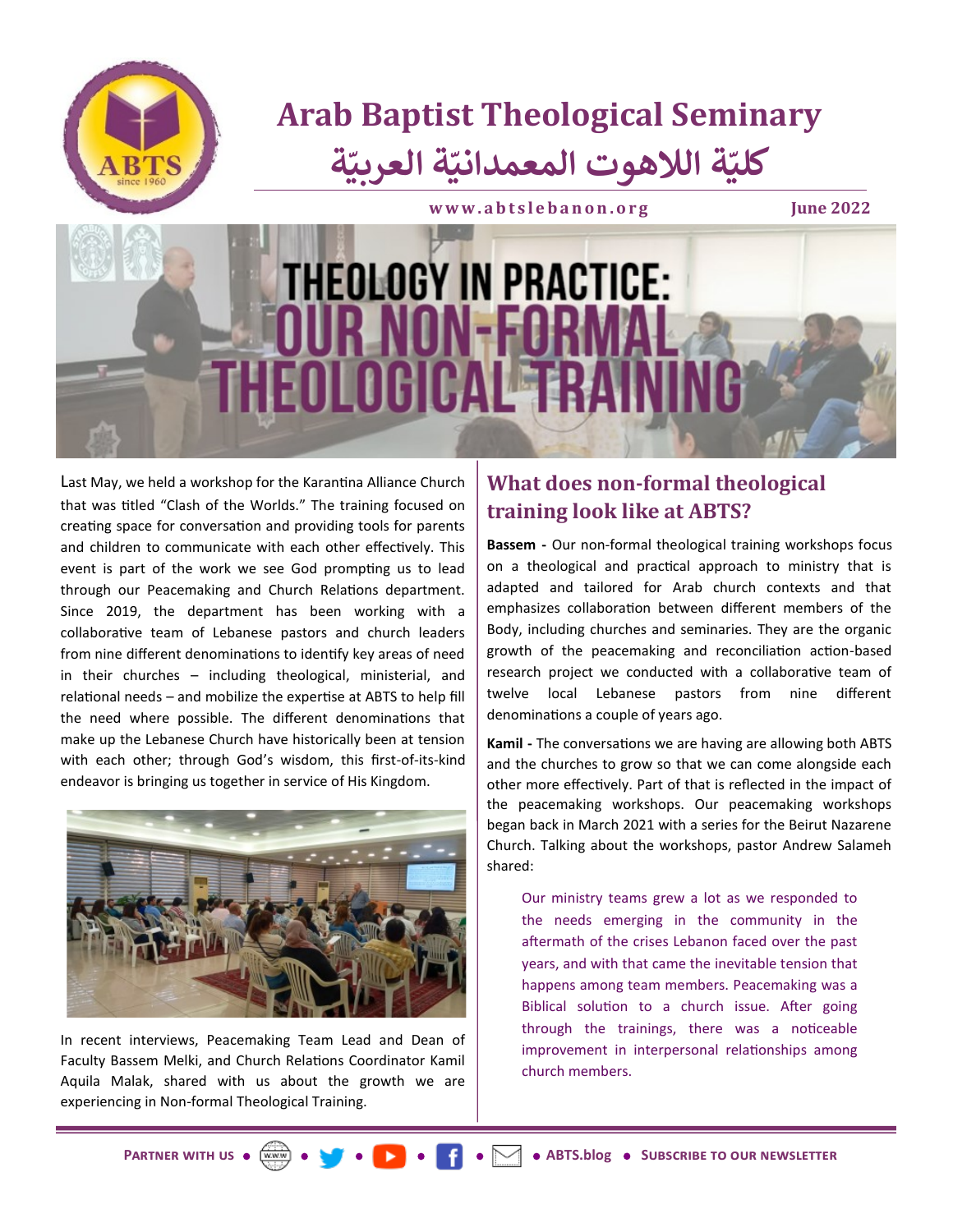### **ABTS Newsletter June 2022**

### **How has non-formal theological training developed into what it is today?**

**Bassem -** We first started out with six topics that focused on peacemaking. As the discussions progressed, the pastors began highlighting new areas of need that they are noticing in the local church community. With our faculty's theological

expertise in topics like Kingdom Ethics, the Missional Church, Church History, and the Old and New Testaments, and their experience in ministry, we are able to provide a church-friendly contextual repackaging of the courses that we teach our theology students.

*"She had never imagined studying history could be so engaging!"*



**Kamil -** We held a workshop on Church History last March for the Beirut Church of Christ. Talking about why he felt the training was needed, pastor Moufid shared:

The non-formal training, I think, is very helpful for the new generation of believers who are excited for ministry and are handling multiple commitments. It equips them with knowledge that helps them become effective disciple makers without them needing to commit themselves to long-term study.

We coordinated with our faculty, and Assistant Professor Abed El Kareem Zien El Dien led the workshop. We got a lot of positive feedback afterwards! One person said that she had never imagined studying history could be so engaging!

### **How have the conversations with the collaborative team grown?**

**Bassem -** At first, we noticed some justifiable hesitance with some of the pastors. Still, they were all excited to come

together and discuss issues that they felt were relevant for the Lebanese Church. We did our best to create a safe space where they could share their experiences openly, and they quickly began to talk about issues in the community and how the Church could work together to deal with them. Even during the lockdown when we had to transition to



Zoom meetings, they were still all excited. We recently held a meeting for the pastors and their spouses talking about 'soul care'. Several shared that the trainings and discussions were sorely needed in the Lebanese Church and in their families.



**Kamil -** A lot of the pastors gave us feedback on the conversations we are having. Talking about why he felt the conversations were important, pastor Moufid shared:

For many years, we've lived in isolation from each other, which has led to empty churches and debilitating issues both inside and outside the church. Christ is very clear in Matthew 18 when He calls for confrontation and confession that lead to reconciliation and salvation. What's happening now is that we are learning from each other humbly and are helping each other to solve essential issues, which is reviving our churches very strongly.

We thank the Lord for His work in creating collaboration between the churches.

### **What are the hopes and next steps for the non-formal trainings?**

**Bassem -** The hope is that by collaborating together as churches, ministries, NGOs, and seminaries, we realize that we

**[Partner with us](https://abtslebanon.org/partner-with-us/) [Subscribe to our newsletter](https://abtslebanon.org/newsletter-signup/) [ABTS.blog](https://abtslebanon.org/blog/)**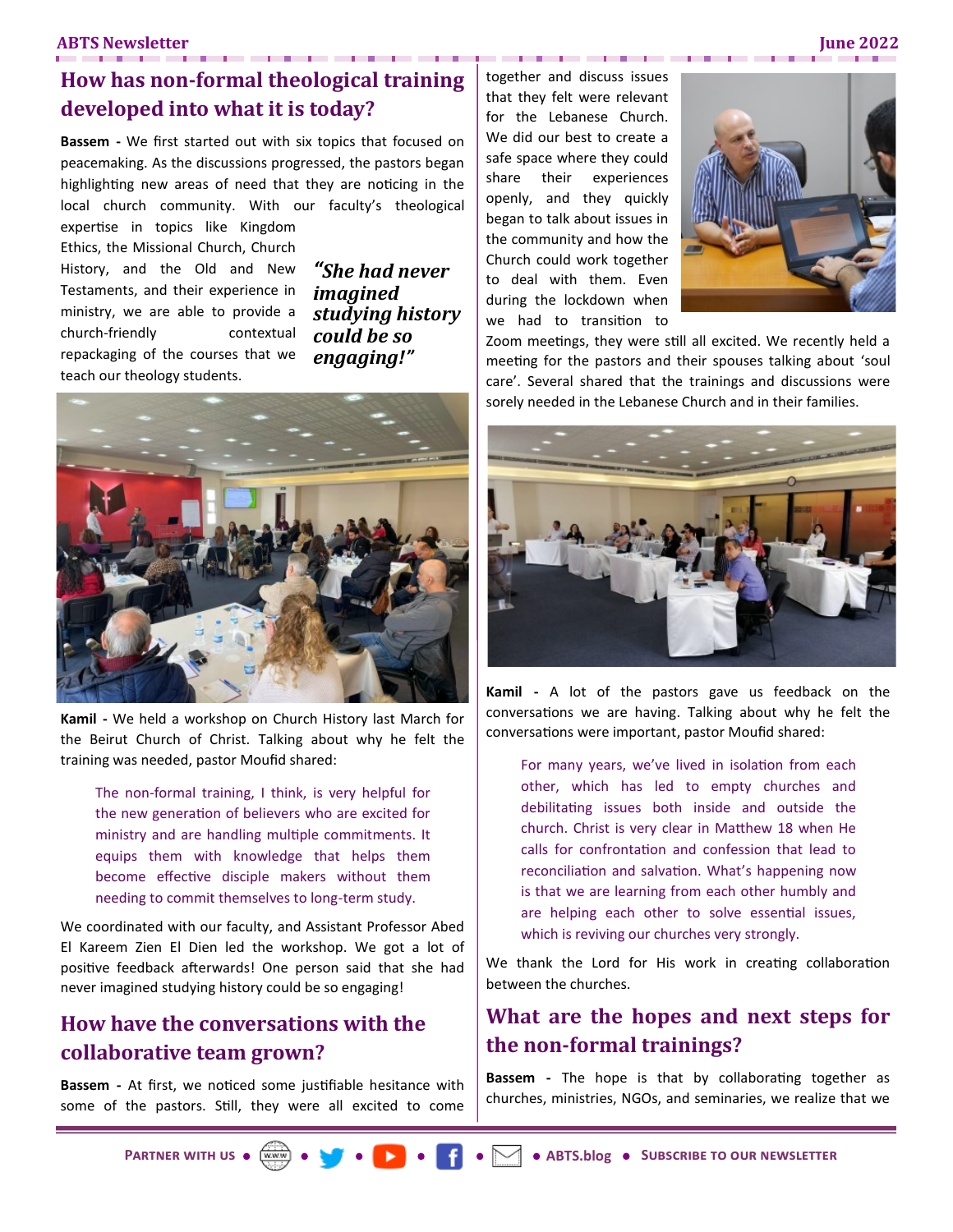#### **ABTS Newsletter June 2022**

can learn from and benefit each other, which helps us arrive at knowledge humbly and in an interactive manner. This creates collaborative growth, and here is where we learn to allow the Holy Spirit to freely shape us.

Currently, we are connecting with more local entities that are interested in receiving non-formal training. We are also beginning to participate in more discussion platforms, both locally and abroad. Furthermore, we want to be

*"… Here is where we learn to allow the Holy Spirit to freely shape us."*

training young church ministers and leaders so that they can take on more effective roles in their churches.



This is all a very humbling and challenging journey. We are excited to be engaged in what the Lord is doing in our region, and in how He is using the gifts and experiences available both at ABTS and among the Arab Church community for His glory and for the growth of the Kingdom.



# **Yousif and Sousanna Ministry Update**

**Yousif and Sousanna both had wonderful experiences with God before coming to seminary.** Yousif had been part of his church's youth and college student ministry, and Sousanna was diligently looking for ways to know God more. In 2018, they both felt the need to grow in their knowledge and understanding of their faith. Feeling God's urging and wanting to respond to His work in their lives, they both began their journey of theological education in 2018. At the beginning of the 2020 pandemic, when we transitioned from a residential to a hybrid delivery method, Yousif and Sousanna moved back to their home in Khartoum. There, they committed themselves to serving the Kingdom through their local Baptist church while continuing their theological education and growing their family…



**[Continue Reading this story](https://abtslebanon.org/portfolio-item/yousif-and-sousanna-ministry-update/)**

ABTS is a ministry of the [Lebanese Society for Educational and Social Development](http://www.lsesd.org) (LSESD). ABTS and LSESD benefit from the support of [MEBO,](http://www.mebo.org) a 501(c)(3) corporation based in Atlanta, GA, that coordinates efforts among our US friends.